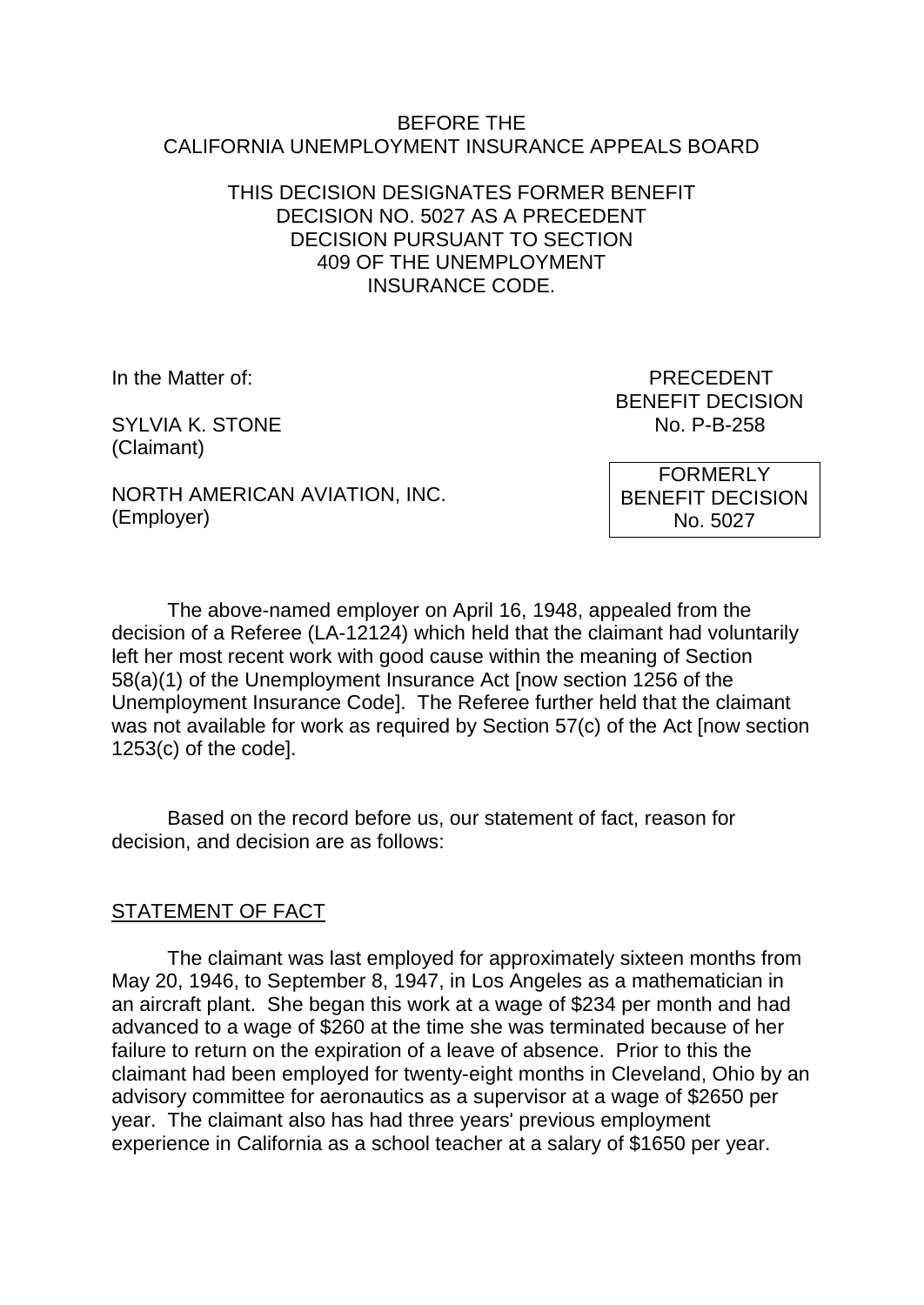On March 1, 1948, the claimant registered for work and filed a claim for benefits in the Inglewood office of the Department of Employment. On March 15, 1948, the Department issued a determination which held the claimant ineligible for benefits indefinitely commencing March 1, 1948, on the ground that she was not available for work as required by Section 57(c) of the Unemployment Insurance Act [now section 1253(c) of the code]. From such determination the claimant appealed. A referee held that the claimant was not available for work indefinitely commencing March 1, 1948. The referee further held that the claimant had voluntarily left her most recent work with good cause within the meaning of Section 58(a)(1) of the Act [now section 1256 of the code]. The employer herein has appealed to this Appeals Board from that portion of the Referee's decision which held that the claimant had voluntarily left her most recent work with good cause.

The claimant on September 8, 1947, left her work with the appellant-employer on a leave of absence for pregnancy. The leave expired on February 5, 1948, and the claimant failed to return to work or notify her employer that she would be unable to return at that time. A representative of the employer testified that had an extension been requested by the claimant it probably would have been granted to her.

At a hearing before a Referee on April 6, 1948, the claimant stated that she was unable to return to work on February 5, 1948, because she was nursing her baby. She further testified, however, that she had no intentions of returning to her former work when she took her leave of absence because she had been previously dissatisfied with the general policy of the company and with the rote character of her work. The claimant took a leave of absence in order to protect her rights under a group hospitalization plan.

On March 11, 1948, the claimant signed a statement to the effect that she would not accept any work at a wage less than \$350 per month. A representative of the employer testified that the major aircraft corporations pay a prevailing wage ranging from \$240 to \$287 per month for mathematicians and a wage ranging from \$182 to \$208 per mouth for technical computers. The prevailing wage scale for mathematicians and computers in other industries ranges from \$147 to \$230 per month. At the hearing on April 6, 1948, the claimant testified that she was then wiling to accept a wage less than \$350 per month provided there was a substantial chance for advancement in the work offered. The claimant knew of no openings which would offer her the possibilities for advancement she desired and stated that in the event that she could not obtain the work she desired she would return to school teaching in the fall.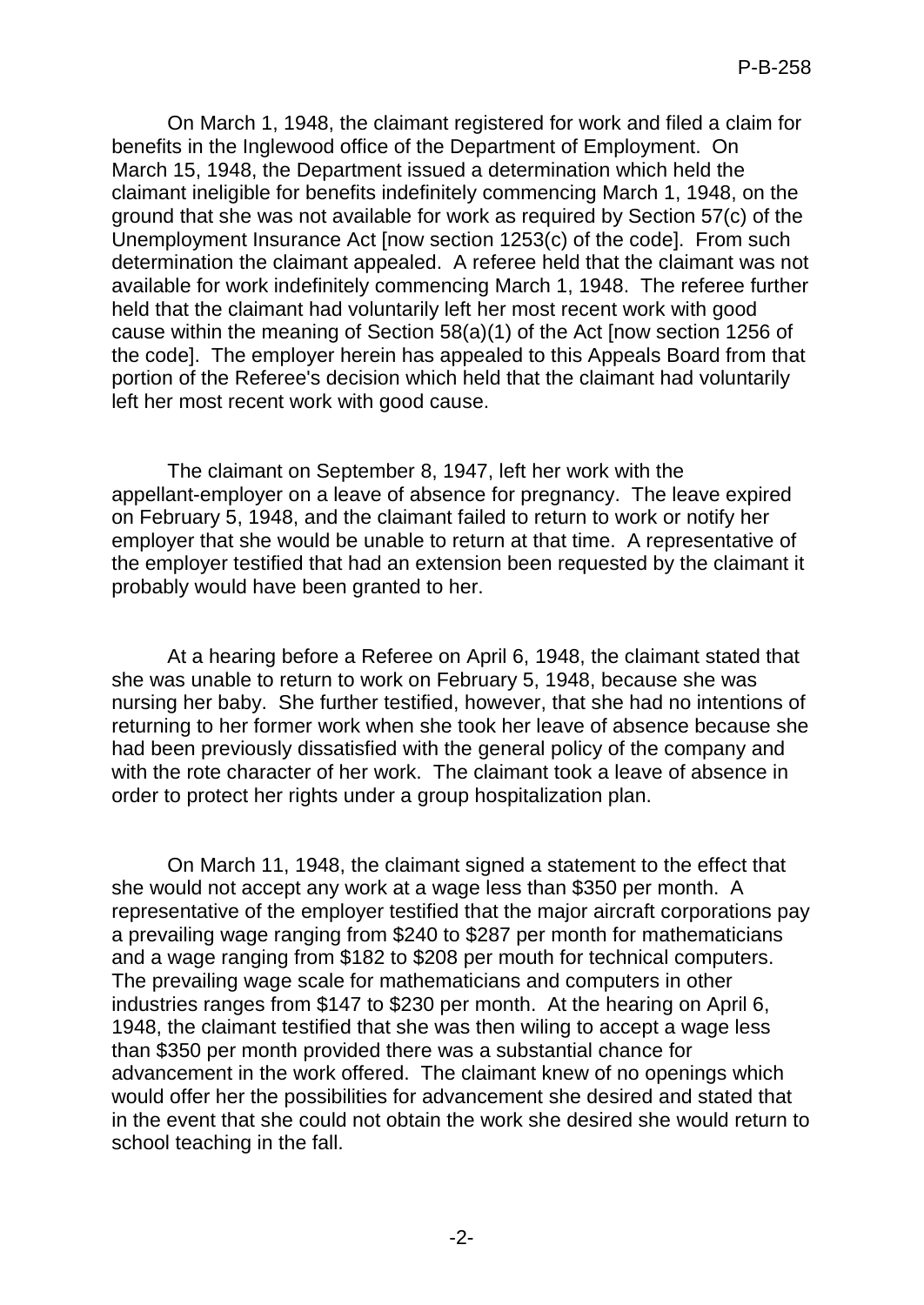## REASON FOR DECISION

In the instant case, we are not convinced that the claimant had good cause for her failure to return to work for the appellant-employer. The record shows that the claimant, at the expiration of her leave of absence, failed to contact her employer or make arrangements with the employer for an extension of her leave until such time as she was able to return to work. The claimant admits that when she left her work she did not intend to return at the expiration of her leave because she disliked the general policies of the plant and the rote character of her work. Although the claimant personally disliked the work and the plant policies, there is no evidence that the work was unsatisfactory and it does not appear that the claimant's reasons would be good cause for leaving such employment. Considering all the facts, we conclude that on February 5, 1948, the claimant, by her failure to contact the employer in an attempt to obtain an extension of her leave of absence until she was able to return to work, voluntarily left her work without good cause within the meaning of Section 58(a)(1) of the Act [now section 1256 of the code] and for such leaving is subject to disqualification from benefits under the provisions of Section 58(b) of the Act [now section 1260 of the code].

Under the facts of this case, it cannot be said that the claimant is unemployed through no fault of her own, nor can it be said that she has satisfactorily demonstrated that she was genuinely in the labor market and, therefore, available for work as required by Section 57(c) of the Act [now section 1253(c) of the code]. On March 11, 1948 the claimant stated that she would not accept a wage of less than \$350 per month, which is above the prevailing rate for work within her qualifications in the locality of her residence. At the hearing on April 6, 1948, the claimant testified that she would then accept a lesser wage provided there was substantial chance for advancement in the work offered. However, the claimant had been dissatisfied with the type of work she was performing for sixteen months in her last employment and she testified that unless she was able to find the work she desired she would return to school teaching in the fall. Under these circumstances we conclude that the claimant had, in effect, withdrawn from the labor market, and therefore was not available for work as required by Section 57(c) of the Unemployment Insurance Act [now section 1253(c) of the code] during the period involved in this appeal.